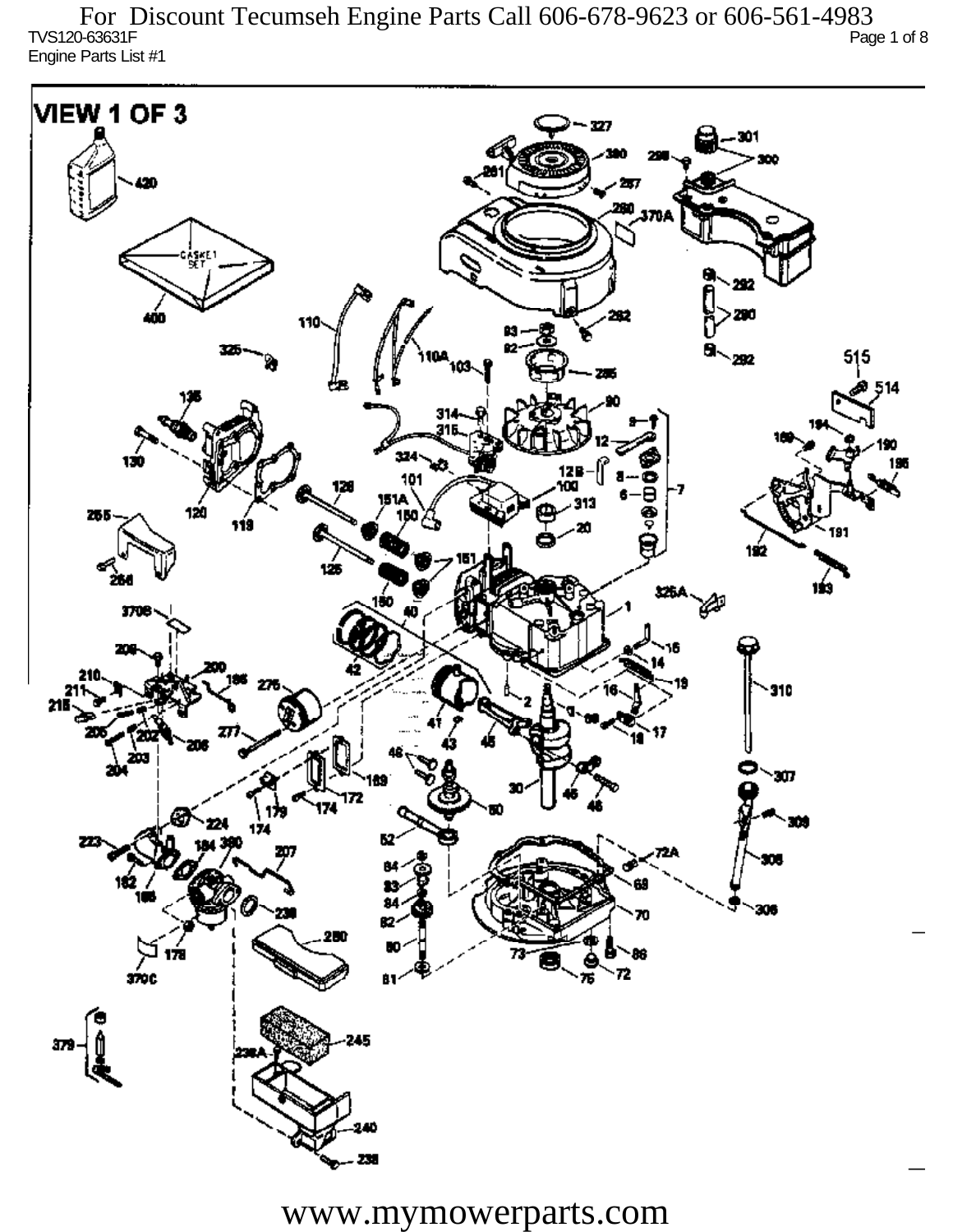| Ref # Part Number | Qty | Description                                                  |
|-------------------|-----|--------------------------------------------------------------|
| 1 33968B          |     | Cylinder (Incl. 2 & 20) (2-13/16")                           |
| 2 26727           |     | Pin, Dowel                                                   |
|                   |     |                                                              |
| 6 33734           |     | Element, Breather                                            |
| 7 34214A          |     | Breather Ass'y. (Incl. 6, 8, 9, 12, & 12A)                   |
| 8 33735           |     | * Gasket, Breather                                           |
| 9 30200           |     | Screw, 10-24 x 9/16"                                         |
| 12 35496          |     | Tube, Breather                                               |
| 14 28277          |     | Washer, Flat                                                 |
| 15 31513          |     | Rod, Governor                                                |
| 16 31383A         |     | Lever, Governor                                              |
| 17 31335          |     | Clamp, Governor lever                                        |
| 18 650548         |     | Screw, 8-32 x 5/16"                                          |
| 19 31361          |     | Spring, Extension                                            |
| 20 32600          |     |                                                              |
|                   |     | Seal, Oil                                                    |
| 30 34470B         |     | Crankshaft                                                   |
| 40 34535          |     | Piston, Pin & Ring Set (Std.) (2-13/1 6")                    |
| 40 34536          |     | Piston, Pin & Ring Set (.010" OS)                            |
| 40 34537          |     | Piston, Pin & Ring Set (.020" OS)                            |
| 41 33562B         |     | Piston & Pin Ass'y (Incl. 43) (Std.) (2 -13/16")             |
| 41 33563B         |     | Piston & Pin Ass'y. (Incl. 43) (.010" OS)                    |
| 41 33564B         |     | Piston & Pin Ass'y. (Incl. 43) (.020" OS)                    |
| 42 33567          |     | Ring Set (Std.) (2-13/16" Bore)                              |
| 42 33568          |     | Ring Set (.010" OS)                                          |
| 42 33569          |     | Ring Set (.020" OS)                                          |
| 43 20381          |     | Ring, Piston pin retaining                                   |
|                   |     |                                                              |
| 45 32875          |     | Rod Assy., Connecting (Incl. 46)                             |
| 46 32610A         |     | Bolt, Connecting rod                                         |
| 48 27241          |     | Lifter, Valve                                                |
| 50 33553          |     | Camshaft (MCR)                                               |
| 52 29914          |     | Oil Pump Assy.                                               |
| 69 35261          |     | * Gasket, Mounting flange                                    |
| 72 30572          |     | Plug, Oil drain (Incl. 73)                                   |
| 73 28833          |     | * Drain Plug Gasket (Not reg. W/plastic plug)                |
| 75 26208          |     | Seal, Oil                                                    |
| 80 30574          |     | Shaft, Governor                                              |
| 81 30590A         |     | Washer, Flat                                                 |
| 82 30591          |     | Gear Assy., Governor (Incl. 81)                              |
| 83 30588A         |     | Spool, Governor                                              |
| 84 29193          |     |                                                              |
|                   |     | Ring, Retaining                                              |
| 86 650488         |     | Screw, 1/4-20 x 1-1/4"                                       |
| 89 611004         |     | <b>Flywheel Key</b>                                          |
| 90 611112         |     | <b>Flywheel</b>                                              |
| 92 650815         |     | Washer, Belleville                                           |
| 93 650816         |     | Nut, Flywheel                                                |
| 100 34443A        |     | Solid State Ignition                                         |
| 100 730207        |     | Magneto-to-Solid State Conv. Kit (Includes solid state       |
|                   |     | module, solid state flywheel key, and instructions.) (Use as |
|                   |     | required on external ignition engines only.)                 |
|                   |     |                                                              |
| 101 610118        |     | Cover, Spark plug (Use as required)                          |
| 103 650814        |     | Screw, Torx T-15, 10-24 x 1"                                 |
| 110 34961         |     | <b>Ground Wire</b>                                           |
| 118 730194        |     | Rope Guide Kit (Use as required)                             |
| 119 33554A        |     | * Gasket, Head                                               |
| 120 34342         |     | Head, Cylinder                                               |
| 125 29314B        |     | Intake Valve (Std.) (Incl. 151) (Conventional Ports)         |
| 125 29315C        |     | Intake Valve (1/32" OS) (Incl. 151) (Conventional Ports)     |
| 125 29313C        |     | Exhaust Valve (Std.) (Incl. 151) (Inverted Ports)            |
|                   |     |                                                              |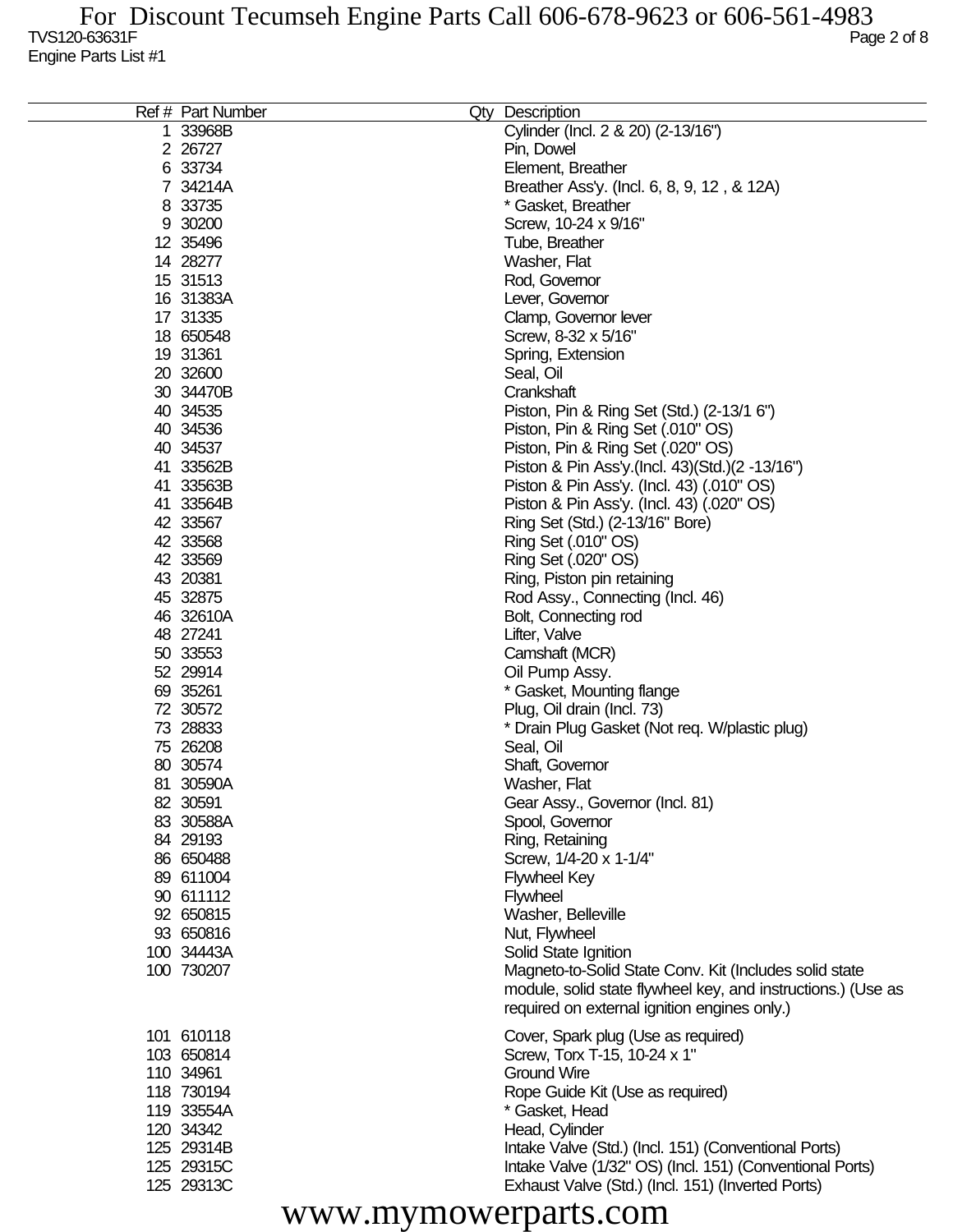| Ref # Part Number | Qty Description                                           |
|-------------------|-----------------------------------------------------------|
| 126 29313C        | Exhaust Valve (Std.) (Incl. 151) (Conventional Ports)     |
| 126 29315C        | Exhaust Valve (1/32" OS) (Incl. 151) (Conventional Ports) |
| 126 34776         | Exhaust Valve (Std.) (Incl. 151) (Conventional Ports)     |
| 126 32644A        | Intake Valve (Incl. 151) (Inverted Po rts)                |
| 130 6021A         | Screw, 5/16-18 x 1-1/2" (Use as requi red)                |
| 130 650697A       | Screw, 5/16-18 x 2-1/2" (Use as requi red)                |
| 135 35395         | Resistor Spark Plug (RJ19LM)                              |
| 150 31672         | Spring, Valve                                             |
| 151 31673         | Cap, Lower valve spring                                   |
| 169 27234A        | Gasket, Valve spring box cover                            |
| 172 32755         |                                                           |
|                   | Cover, Valve spring box                                   |
| 174 650128        | Screw, 10-24 x 1/2"                                       |
| 178 29752         | Nut & Lockwasher, 1/4-28                                  |
| 182 6201          | Screw, 1/4-28 x 7/8"                                      |
| 184 26756         | * Gasket, Carburetor                                      |
| 186 34337         | Link, Governor spring                                     |
| 189 650839        | Screw, 1/4-20 x 3/8"                                      |
| 190 35831         | Lever, Brake                                              |
| 191 35040B        | Bracket Assy., S.E. Brake (Incl. 195)                     |
| 193 34965         | Spring, Extension                                         |
| 194 32309         | Ring, Retaining                                           |
| 195 610973        | Terminal Assy.                                            |
| 200 33131A        | Control Bracket (Incl. 202 thru 206)                      |
| 202 33802         | Spring, Compression                                       |
| 203 31342         | Spring, Compression                                       |
| 204 650549        | Screw, 5-40 x 7/16"                                       |
| 205 650777        | Screw, 6-32 x 21/32"                                      |
| 206 610973        | Terminal (Use as required)                                |
| 207 34336         | Link, Throttle                                            |
| 209 30200         | Screw, 10-24 x 9/16"                                      |
| 210 27793         | Clip, Conduit                                             |
| 211 28942         | Screw, 10-32 x 3/8"                                       |
| 223 650451        | Screw, 1/4-20 x 1"                                        |
| 224 34690A        | * Gasket, Intake pipe                                     |
| 238 650709        | Screw, 10-32 x 7/16"                                      |
| 239A 35815        | Gasket, Air cleaner                                       |
| 245F 35500        | Filter, Air cleaner                                       |
| 246E 35435        | Filter, Pre-air (Use as required)                         |
| 247C 35505        | Clamp, Air cleaner tube                                   |
| 250E 35503        | Cover, Air cleaner                                        |
| 260B 35497        | Housing, Blower                                           |
| 261 30200         | Screw, 10-24 x 9/16"                                      |
| 262 650831        | Screw, 1/4-20 x 15/32"                                    |
| 277 650795        | Screw, 1/4-20 x 2-1/4" (Use as requir ed)                 |
| 277 650774        | Screw, 1/4-20 x 2-3/8" (Use as requir ed)                 |
| 277 792005        | Screw, 1/4-20 x 2-1/2" (Use as requir ed)                 |
| 285 35000         | Hub, Starter                                              |
| 287B 650884       | Screw, 8-32 x 1/2"                                        |
| 290 34357         | Fuel Line (Epichlorohydrin 6-3/4")(17 cm)                 |
| 290 29774         | Fuel Line(Braided 8-1/4")(21 cm)(Use as req.)             |
| 290 30705         | Fuel Line (Braided 16")(40 cm)(Use as req.)               |
| 290 30962         | Fuel Line (Braided 32")(81 cm)(Use as req.)               |
| 292 26460         | Clamp, Fuel line                                          |
| 300C 35501A       | Shroud & Tank Ass'y. (Incl. 299 & 301 A)                  |
| 301 33032         | Fuel Cap (Use as required)                                |
| 305 35498         | Tube, Oil fill                                            |
| 306 34265         | Gasket, Oil fill tube                                     |
|                   |                                                           |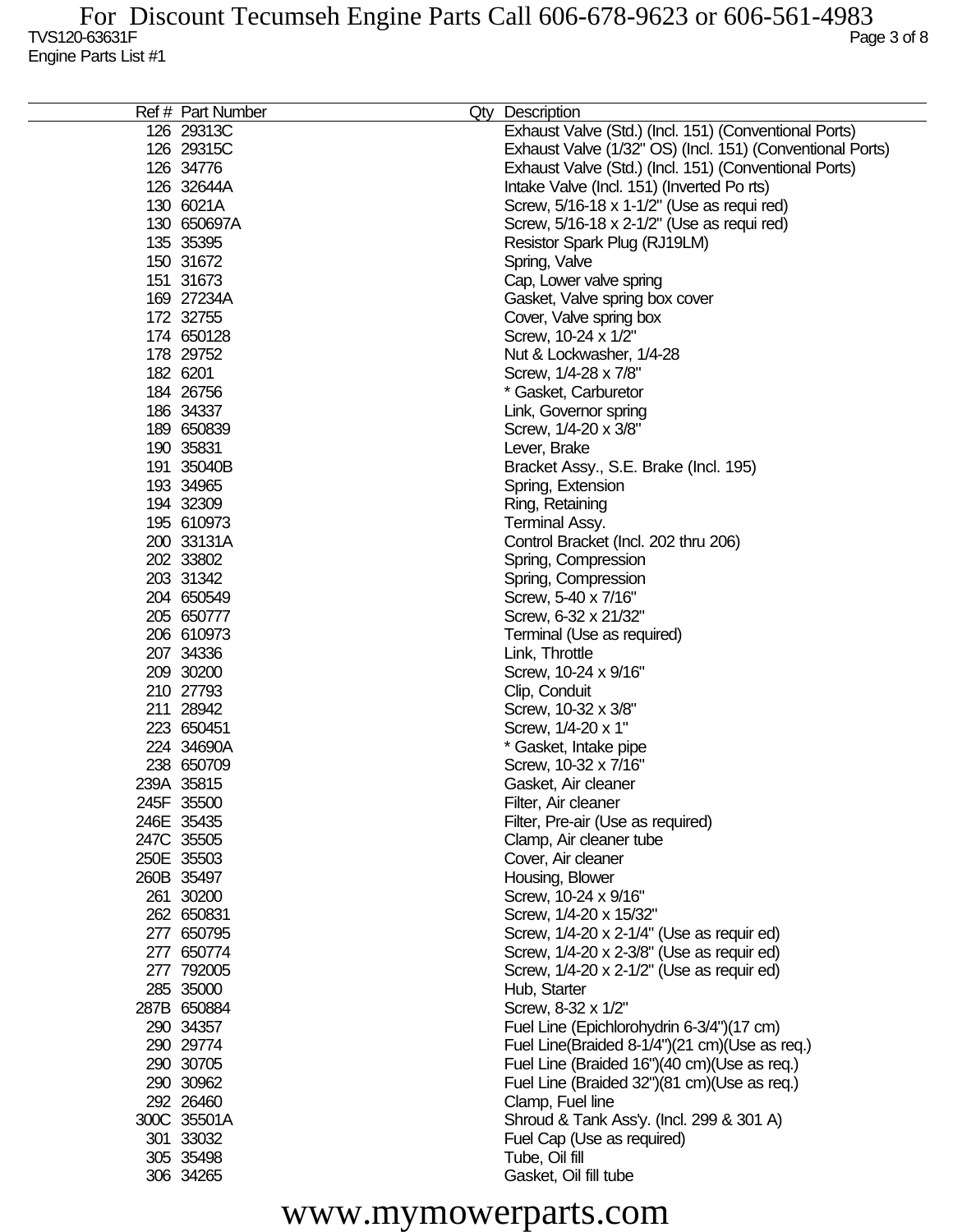| Ref # Part Number                                                                                                                                                                                        | Qty Description                                                                                                                                                                                                                                                                                                                                                                                                                                                     |
|----------------------------------------------------------------------------------------------------------------------------------------------------------------------------------------------------------|---------------------------------------------------------------------------------------------------------------------------------------------------------------------------------------------------------------------------------------------------------------------------------------------------------------------------------------------------------------------------------------------------------------------------------------------------------------------|
| 306 34282                                                                                                                                                                                                | "O" Ring (This "O" ring is required with metal fill tube only<br>when replacement mounting flange with .777 dia. oil fill hole<br>has been used.)                                                                                                                                                                                                                                                                                                                   |
| 307 35499<br>309 650562<br>310 35507<br>313 34080<br>327 35392<br>370H 34387<br>370J 34870<br>379 631021<br>380 632466                                                                                   | "O" Ring<br>Screw, 10-32 x 1/2"<br><b>Dipstick</b><br>Spacer, Flywheel key<br>Plug, Starter<br>Decal, Instruction (Optional)<br>Decal, Instruction (Optional)<br>Inlet Needle, Seat & Clip Assy.<br>Carburetor (Incl. 184) (Refer to Division 5, Section A, page<br>A2-6 or Fiche 8A, Grid E-9for breakdown)                                                                                                                                                        |
| 390B 590621                                                                                                                                                                                              | Rewind Starter (Refer to Division 5, Section C, page 34 or<br>Fiche 8A, Grid G-5 for breakdown)                                                                                                                                                                                                                                                                                                                                                                     |
| 400 33740D<br>420 730225<br>425 730571<br>426 32203<br>427 32204<br>436 611006<br>437 30551<br>438 610947<br>439 610955<br>440 30992<br>442 610385<br>443 610408<br>444 29181<br>445 610593<br>446 33356 | * Gasket Set (Incl. items marked *)<br>SAE 30, 4-Cycle Engine Oil (Quart)<br>Starter Muff Kit (Incl.370J,426,427)(Opt.)<br>Starter Air Cleaner (Optional)<br>Starter Air Cleaner Bracket (Optional)<br>Stator Plate Ass'y.(Incl.377,378,437, 442-448)<br>Spring, Breaker box cover<br>Cover, Dust<br>Gasket, Stator cover<br>Cam, Breaker<br>Washer<br>Nut, 8-32<br>Breaker Fastening Screw & Washer<br><b>Condenser Fastening Screw</b><br><b>Terminal, Ground</b> |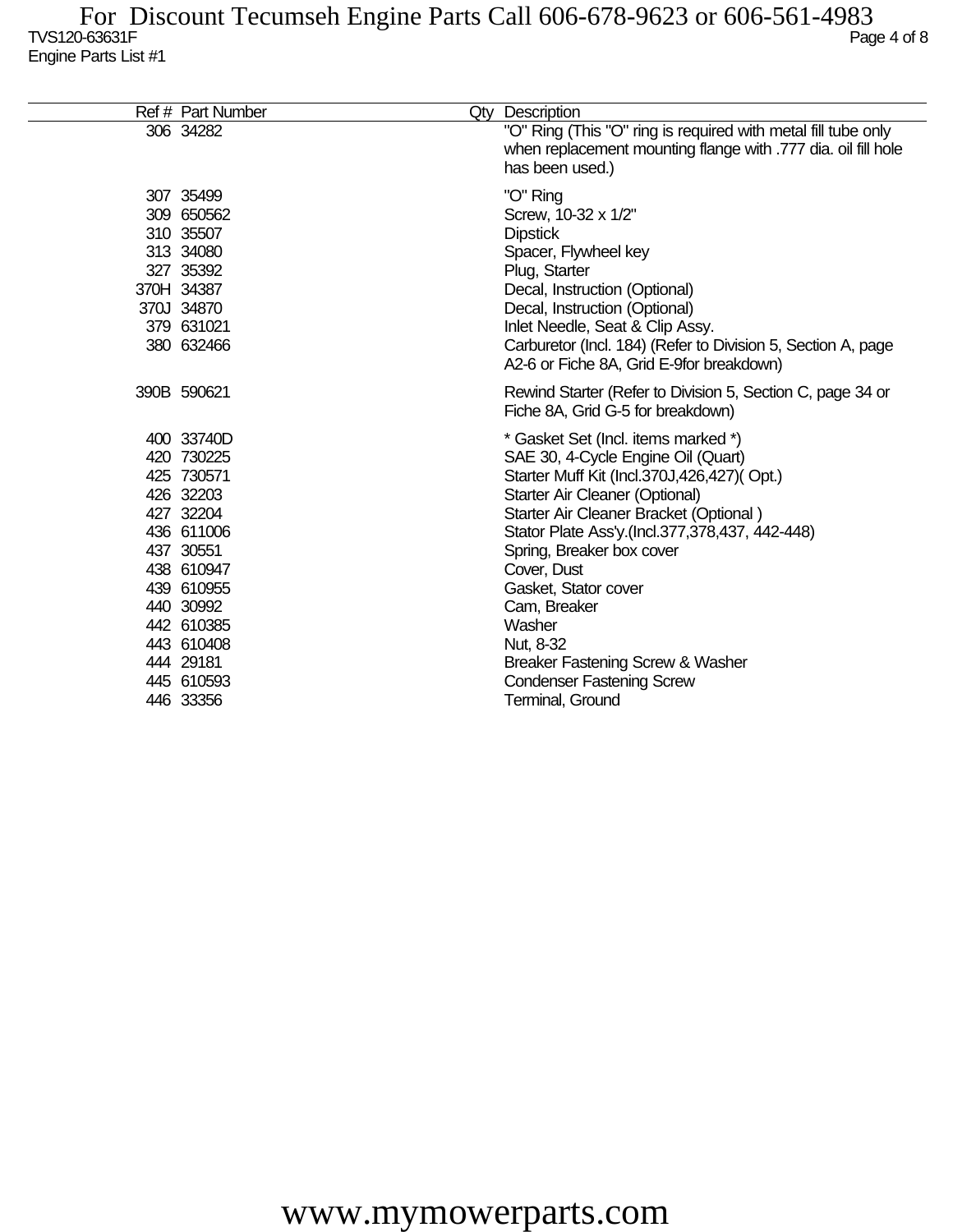TVS120-63631F Page 5 of 8 Engine Parts List #2 For Discount Tecumseh Engine Parts Call 606-678-9623 or 606-561-4983

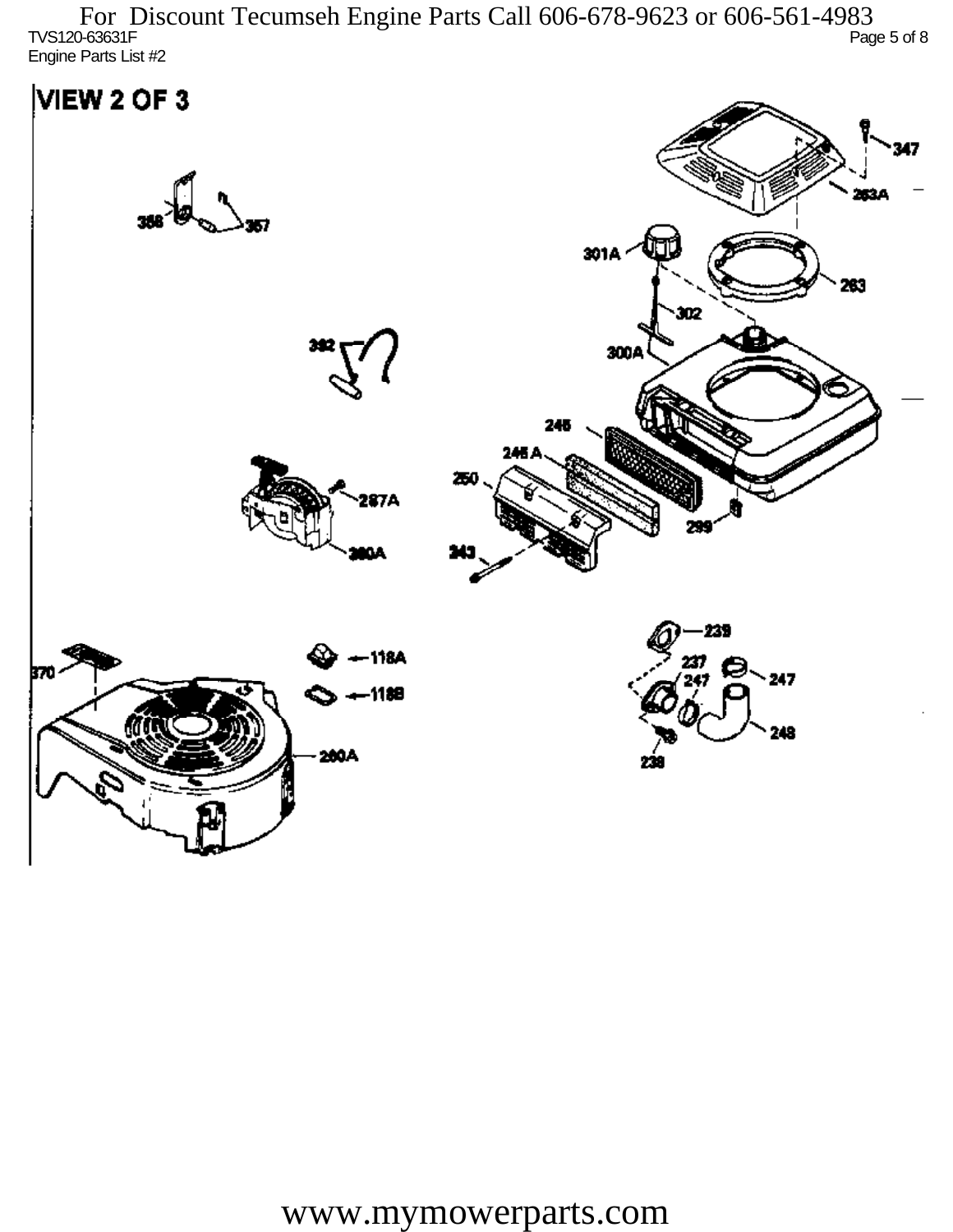|      | Ref # Part Number | Qty Description                                            |
|------|-------------------|------------------------------------------------------------|
|      | 118 730194        | Rope Guide Kit (Use as required)                           |
|      | 237 32971         | Adapter, Air cleaner                                       |
|      | 238 650709        | Screw, 10-32 x 7/16"                                       |
|      | 239A 35815        | Gasket, Air cleaner                                        |
|      | 245F 35500        | Filter, Air cleaner                                        |
|      | 246E 35435        | Filter, Pre-air (Use as required)                          |
|      | 247C 35505        | Clamp, Air cleaner tube                                    |
|      | 248 35504         | Tube, Air cleaner                                          |
|      | 250E 35503        | Cover, Air cleaner                                         |
|      | 260B 35497        | Housing, Blower                                            |
|      | 263 35502         | Ring, Shroud                                               |
|      | 287B 650884       | Screw, 8-32 x 1/2"                                         |
|      | 287A 650735       | Screw, 10-24 x 3/8" (Use as required)                      |
| 287A |                   | Pop Rivet (3/16" Dia.) (Purchase loca lly)                 |
|      | 299 650900        | Clip, "U" type nut, 10-32                                  |
|      | 300C 35501A       | Shroud & Tank Ass'y. (Incl. 299 & 301 A)                   |
|      | 301A 35355        | Fuel Cap (Use as required)                                 |
|      | 347 650898        | Screw, 10-32 x 27/32"                                      |
|      | 370H 34387        | Decal, Instruction (Optional)                              |
|      | 370J 34870        | Decal, Instruction (Optional)                              |
|      | 390B 590621       | Rewind Starter (Refer to Division 5, Section C, page 34 or |
|      |                   | Fiche 8A, Grid G-5 for breakdown)                          |
|      | 425 730571        | Starter Muff Kit (Incl.370J,426,427)(Opt.)                 |
|      | 426 32203         | Starter Air Cleaner (Optional)                             |
|      | 427 32204         | Starter Air Cleaner Bracket (Optional)                     |
|      | 436 611006        | Stator Plate Ass'y.(Incl.377,378,437, 442-448)             |
|      | 437 30551         | Spring, Breaker box cover                                  |
|      | 438 610947        | Cover, Dust                                                |
|      | 439 610955        | Gasket, Stator cover                                       |
|      | 440 30992         | Cam, Breaker                                               |
|      | 442 610385        | Washer                                                     |
|      | 443 610408        | Nut, 8-32                                                  |
|      | 444 29181         | Breaker Fastening Screw & Washer                           |
|      | 445 610593        | <b>Condenser Fastening Screw</b>                           |
|      | 446 33356         | Terminal, Ground                                           |
|      |                   |                                                            |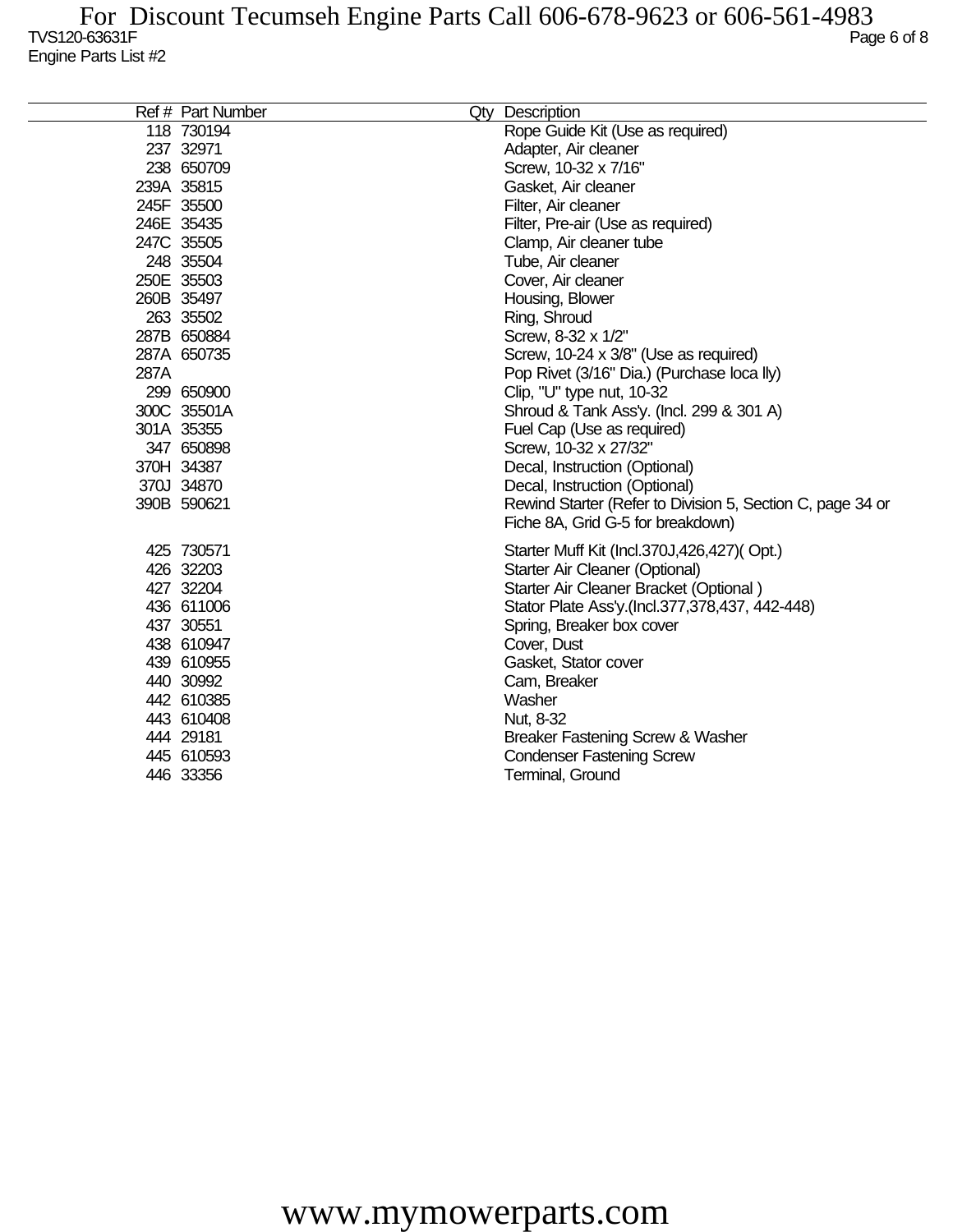TVS120-63631F Page 7 of 8 Engine Parts List #3 For Discount Tecumseh Engine Parts Call 606-678-9623 or 606-561-4983